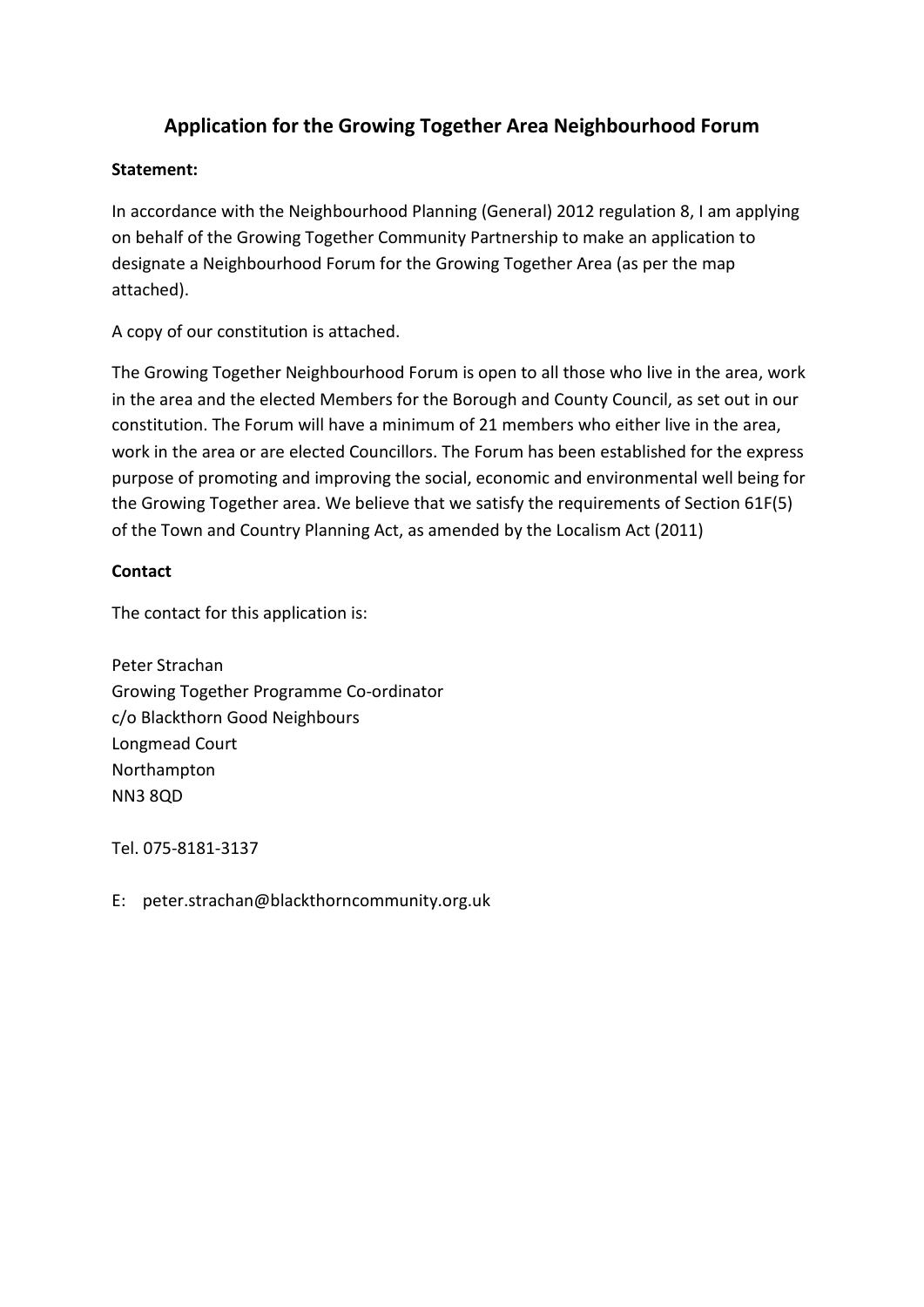# **Proposed Constitution for the Growing Together Area Neighbourhood Forum**

## **Name**

The name of the Forum shall be the Growing Together Area Neighbourhood Forum, hereinafter referred to as the 'Forum'.

## **Area covered**

The Growing Together area covers the former Lumbertubs electoral Ward (in use prior to the County Council election of 2 May 2013), with the exception of the commercial area of the Weston Favell District Centre.

## **Purpose and Aims**

The mission of the Forum shall be to promote and improve the social, economic and environmental well-being of the Area, by taking decisions and making recommendations concerning land use in the area that:

- 1. Respond to community priorities and aspirations identified through the ongoing consultation with the community undertaken by and on behalf of the Growing Together Community Partnership.
- 2. Work towards the production of a Neighbourhood Plan and neighbourhood development orders, as necessary, that contribute to the delivery and implementation of the Plan and the Growing Together Big Local Community Plan.
- 3. Work towards an increase in the effectiveness of public involvement in decision making and investment as it affects the quality of life in the Neighbourhood Planning Area.

## **Independence**

The Forum will be independent of any party political, religious, trade or campaign organisation.

## **Membership**

Membership of the Forum shall be open to any individual living or working in the designated area or is an elected Councillor for the area, without regard to age (after their  $16<sup>th</sup>$  birthday), disability, political affiliation, religion or belief, ethnic identity, gender identity or sexual orientation who is interested in the physical development of the area and willing to abide by the Code of Conduct of the Forum.

The Forum will ensure that the membership is maintained at 21 members or above.

Membership shall be made up as follows:

• All members of the Growing Together Community Partnership, open to residents or proprieters of businesses based in the area. The Partnership has 15 members.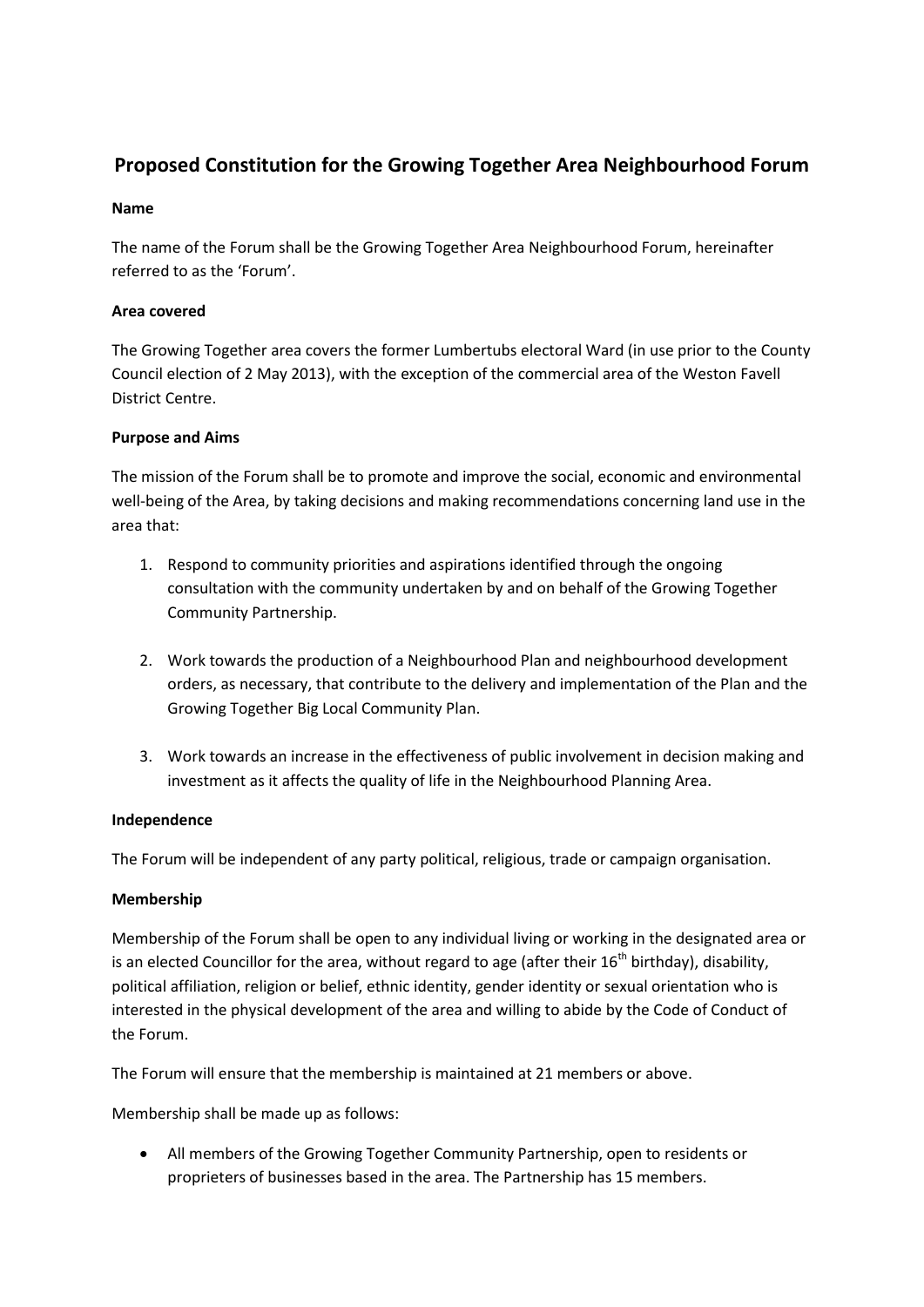- The Youth Worker in the lead supporting role for the Growing Together Youth Forum.
- The Northampton Borough Councillors for Brookside, Talavera and Rectory Farm Wards
- Any future Northamptonshire County Councillors elected from a part of the area who are not also Northampton Borough Councillors
- Nominees of the Growing Together Advisory Group, consisting of Councillors and voluntary and public sector service providers working in the area, ensuring that the total number of members remains a minimum of 21.
- Any other person living or working in the area that the Forum decides to co-opt.

## **Meetings**

The Forum will meet on a regular and continuous basis, and at least three times a year, to discuss issues and to take the decisions required to further the purpose of the Forum.

Meetings shall be held in public and notice given to the general public.

The quorum for a meeting to proceed will be six members of the Growing Together Community Partnership. A meeting or part of a meeting may be deferred or held informally if a quorum is present but the Chair rules that its discussions will not be adequately informed without other members being present.

Technical experts and promoters of development schemes, including developers, agents, consultants and city council officers, Councillors from adjacent wards and representatives of other organisations (eg. adjacent Neighbourhood Forums or Neighbourhood Planning Groups) may attend Forum meetings with the agreement of the Chair, Deputy Chair or Secretary to give information, advice and to set out options for action. They will not be able to take part in the Forum's decision-making.

## **Decision Making**

The Forum will use best endeavours to make decisions that are based upon a reasonable understanding of the informed choices of the wider community, as measured by ongoing engagement with the wider public outlined in the Growing Together Communications Strategy.

Formal decisions shall be taken by a show of hands and carried by a simple majority, providing that a simple majority of Community Partnership members present have voted in favour.

## **Declaration of Interests**

Individual members of the Forum have a duty and are required to declare in advance any financial, party political, employment, land ownership or other organisation interest that has a bearing on the work of the Forum in general or an agenda item in particular. Such interests will be recorded in the minutes of the relevant meeting. The interest that residents have in the general betterment of the area does not need to be declared or recorded.

## **Training and Development of the Forum**

Members of the Forum will make every effort to take up opportunities for training or learning about any aspect relevant to the Forum's work.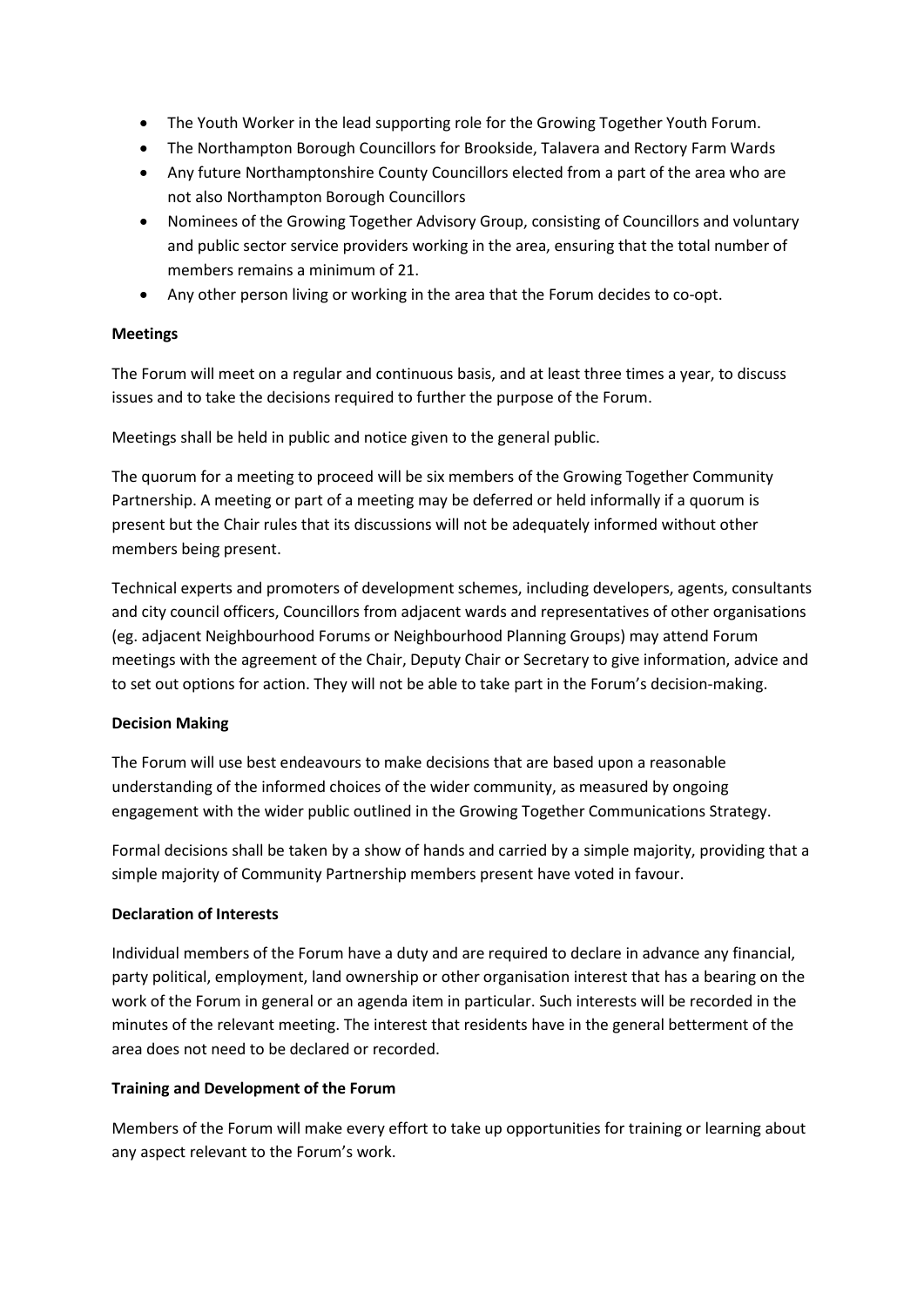## **Officers of the Forum**

The Chair and Deputy Chair of the Community Partnership shall be the Chair and Deputy Chair of the Forum on an *ex officio* basis.

The Chair shall appoint a Secretary to the Forum, who may be a paid employee of one of the Forum's partner organisations.

BGN (Blackthorn Good Neighbours), as the Locally Trusted Organisation for the Growing Together Big Local programme, shall hold any monies awarded or allocated to the Forum and account to the Forum for their expenditure in accordance with the decisions of the Forum.

## **Working Groups**

The Forum may appoint establish such standing or *ad hoc* working groups as it considers necessary to carryout work on its behalf, according to the Terms of Reference set out for them by the Forum at the time. Any expenditure made by a working group will need to be authorised by the Forum.

## **Wider Community Involvement**

The Forum will publicise its work to the wider community according to the Growing Together Communications Strategy.

The Forum shall take reasonable steps to consult those members of the public directly affected by any proposal under consideration, whether or not they are residents of the Growing Together area.

The Forum will use reasonable endeavours to base its actions upon the views and informed choices of the wider community.

## **Complaints and Grievance**

Any complaint or grievance about the behaviour of a member or supporting officer in respect of their work for the Forum shall be made in writing to the Chair of the Forum. The Chair and Deputy Chair will investigate the complaint or grievance and decide on action in line with the Code of Conduct. If the complaint or grievance concerns the Chair or Deputy Chair, then other members of the Forum will be appointed by the Forum in their place.

## **Changes to the Constitution**

This constitution may be altered and additional clauses may be added at any meeting of the Forum, subject to the support of two-thirds of its members, of whom two-thirds must be members of the Growing Together Community Partnership.

## **Equality**

The Forum will comply with all relevant equality and anti-discrimination best practice and legislation.

## **Dissolution of the Forum**